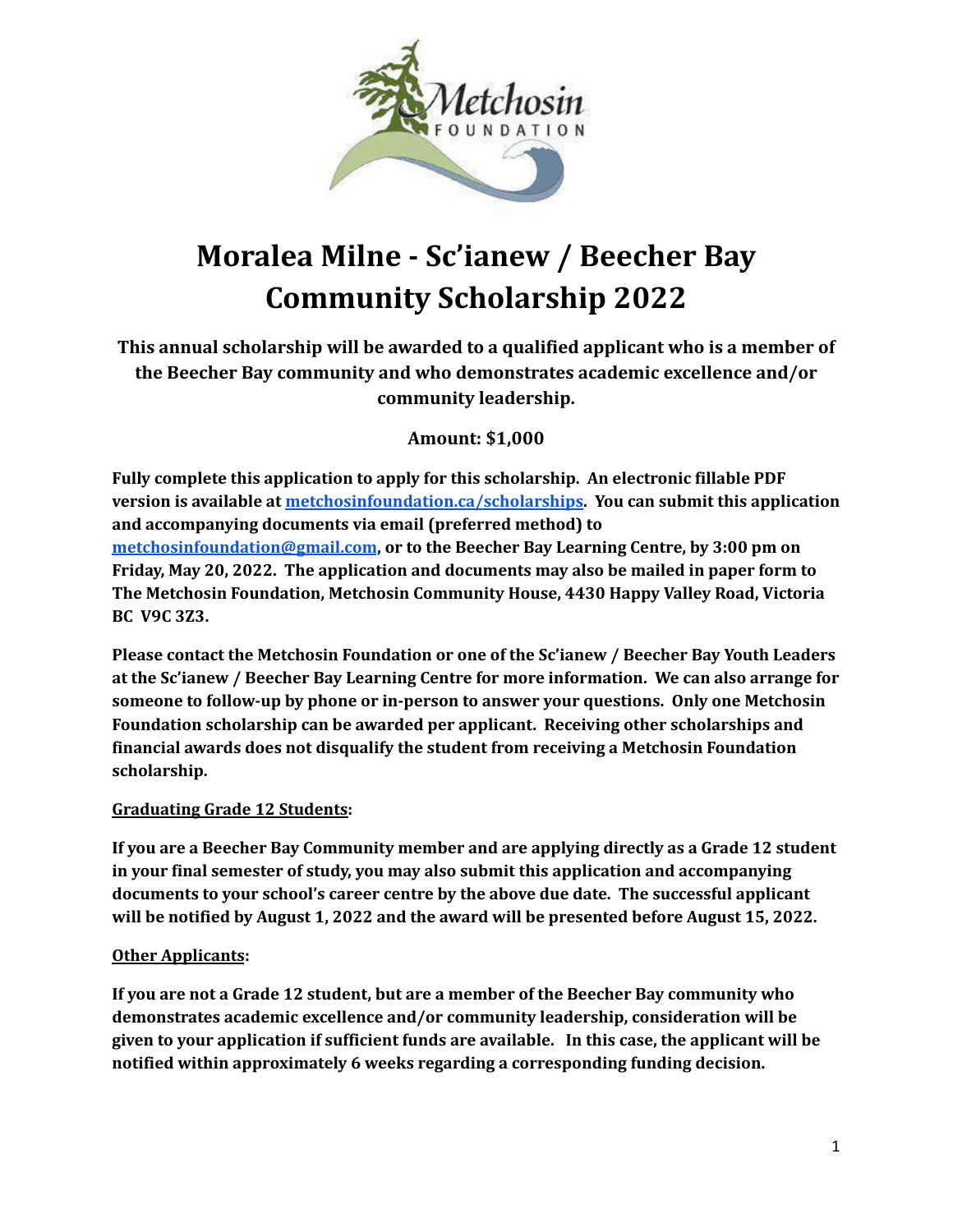### **General Application Criteria**

- You are a member of the Sc'ianew / Beecher Bay community
- You have an interest in pursuing an educational program to which scholarship funds would be applied, for tuition or fees
- You are willing to have your name published in Metchosin Foundation communications

## **Personal Information**

| • You are a member of the Sc'ianew / Beecher Bay community                                                                    |                |
|-------------------------------------------------------------------------------------------------------------------------------|----------------|
| • You have an interest in pursuing an educational program to which scholarship funds<br>would be applied, for tuition or fees |                |
| • You are willing to have your name published in Metchosin Foundation<br>communications                                       |                |
| <b>Personal Information</b>                                                                                                   |                |
|                                                                                                                               |                |
|                                                                                                                               |                |
|                                                                                                                               |                |
|                                                                                                                               |                |
|                                                                                                                               |                |
| <b>Beecher Bay Community Membership</b>                                                                                       |                |
| Describe your connection to the Sc'ianew / Beecher Bay Community                                                              |                |
|                                                                                                                               |                |
|                                                                                                                               |                |
|                                                                                                                               |                |
| <b>Education Plans</b>                                                                                                        |                |
| Describe your future education plans and future career goals.                                                                 |                |
|                                                                                                                               |                |
|                                                                                                                               |                |
|                                                                                                                               |                |
|                                                                                                                               |                |
|                                                                                                                               |                |
|                                                                                                                               |                |
|                                                                                                                               | $\overline{2}$ |

### **Beecher Bay Community Membership**

## **Education Plans**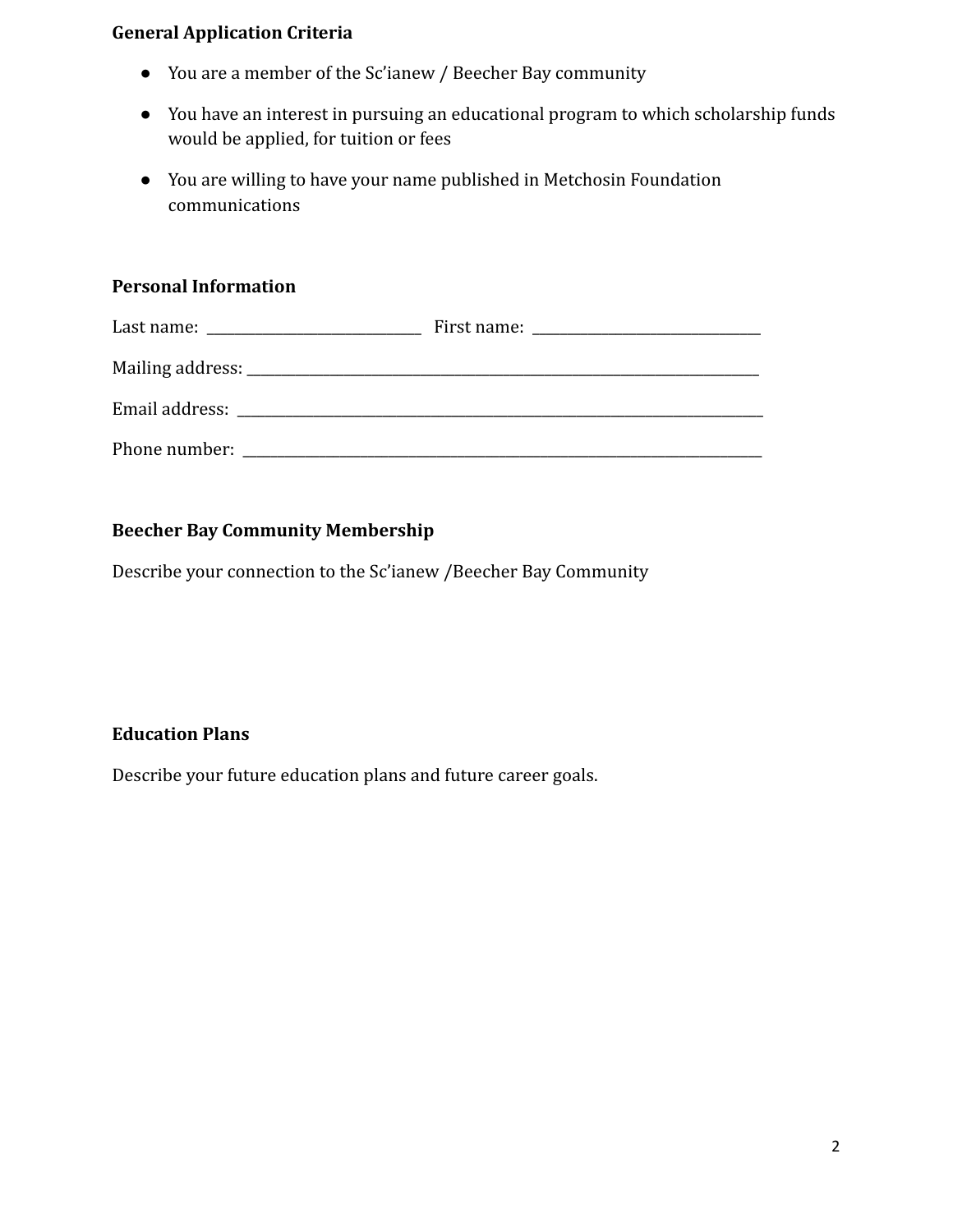## **Academic Achievement (***for Beecher Bay Community Applicants who are Grade 12 students in their graduating year***)**

| academic year).  |                                                                                                                                                                                                                                                                                                                                  |   |                |        |   |
|------------------|----------------------------------------------------------------------------------------------------------------------------------------------------------------------------------------------------------------------------------------------------------------------------------------------------------------------------------|---|----------------|--------|---|
|                  | Course                                                                                                                                                                                                                                                                                                                           | % |                | Course | % |
| $\mathbf{1}$     |                                                                                                                                                                                                                                                                                                                                  |   | 6              |        |   |
| $\overline{2}$   |                                                                                                                                                                                                                                                                                                                                  |   | $\overline{7}$ |        |   |
| $\overline{3}$   |                                                                                                                                                                                                                                                                                                                                  |   | 8              |        |   |
| $\boldsymbol{4}$ |                                                                                                                                                                                                                                                                                                                                  |   | 9              |        |   |
| $5\overline{)}$  |                                                                                                                                                                                                                                                                                                                                  |   | 10             |        |   |
|                  | Grade 12 courses and divide by the number of courses (you only need to include courses<br>from the first semester of the 2020/21 Grade 12 academic year). _______________<br><b>Community Service</b><br>Describe your involvement in, or leadership of, activities important to community<br>well-being and/or the environment. |   |                |        |   |
|                  |                                                                                                                                                                                                                                                                                                                                  |   |                |        |   |
|                  |                                                                                                                                                                                                                                                                                                                                  |   |                |        |   |
|                  |                                                                                                                                                                                                                                                                                                                                  |   |                |        |   |
|                  |                                                                                                                                                                                                                                                                                                                                  |   |                |        |   |

### **Community Service**